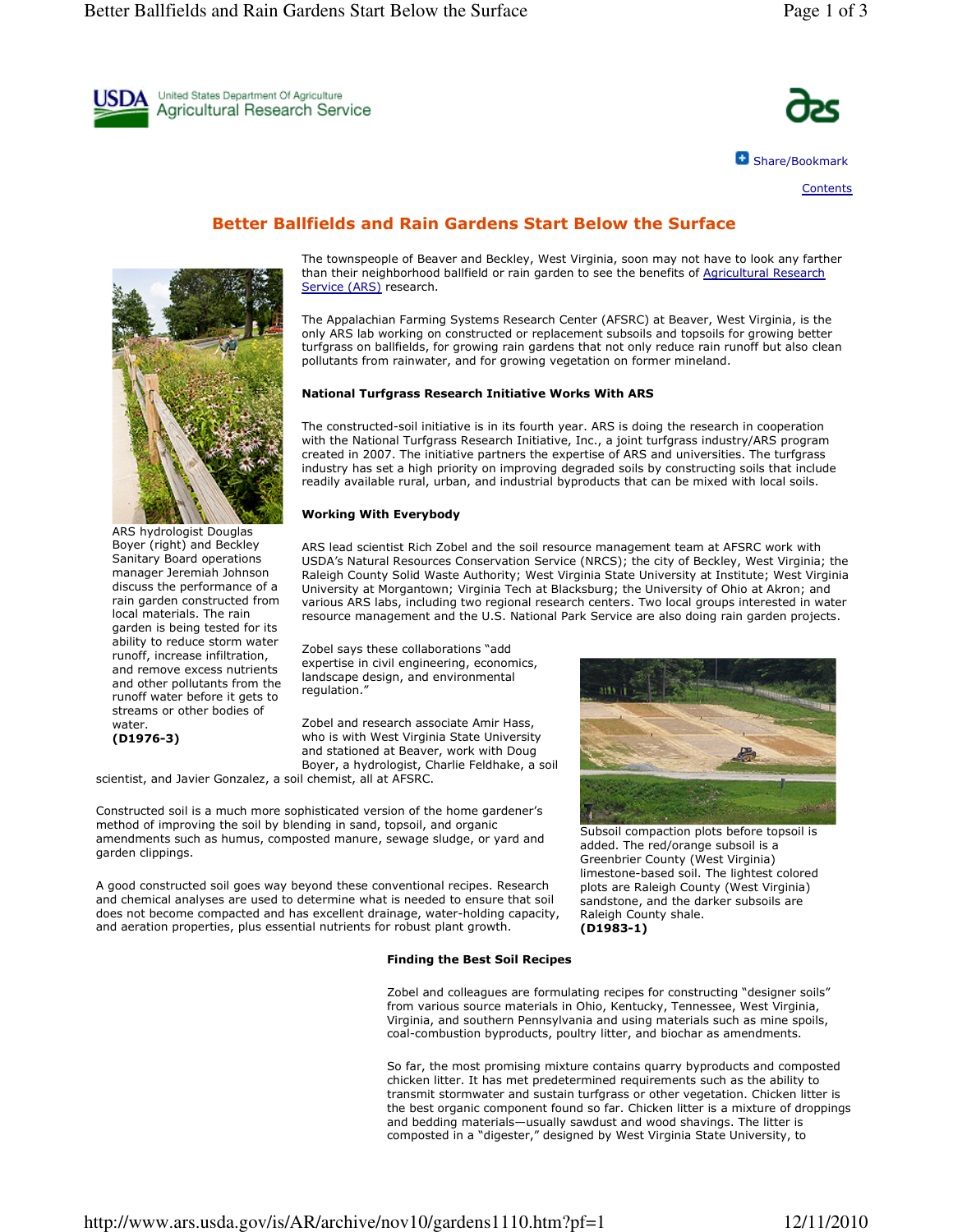

ARS plant physiologist Rich Zobel (left) discusses the subsoil compaction plots with James Allen, director of Raleigh County Solid Waste Authority. Study results will likely shape future recommendations for athletic fields and home lawns. (D1977-16)

commercial sites.

At the landfill site, they are testing subsoils with varying levels of compaction overlain with three depths of topsoil. They will plant turfgrass and determine which combinations provide the most suitable turf. From this will emerge the best management practices for building subsoil and topsoil for playing fields. As part of the project, Virginia Tech researchers are also testing nearby football and soccer fields for compaction and nutrient content to determine recommendations for field renovation specifications.

site."



Chemist Javier Gonzalez analyzes the composition of water-soluble organic matter from biochar. Biochar is being tested as a soil amendment to improve productivity of marginal soils. (D1973-6)

# Rain Gardens Sprouting Up Everywhere

Rain gardens are increasingly popular with homeowners and municipalities and are mandatory for many communities nationally. They are plantings in manmade depressions that catch stormwater runoff from sidewalks, parking lots, roads, and roofs. Rain gardens are constructed in various shapes and sizes, from large basins carved by front-end loaders to small streambed-like formations complete with pebbles. Not only do rain gardens slow water down to give it time to soak into the ground and be used by plants, but they also filter out sediment and chemical pollutants.



In simulated rain garden trials, technician Gary Lambert collects leachate to identify plants best able to slow movement of water, nutrients, and fecal bacteria through soil. (D1974-2)

Many gardens use mainly native flowers with some grasses, but the "constructed swale" type of rain garden uses turfgrass. The only water the plants receive is the runoff from rain. Homeowners usually direct the runoff from their rain gutter downspouts with lengths of plastic corrugated drainage pipe.

stabilize the mixture and remove odors and harmful microbes. Three years of testing have shown the composted poultry litter works as well as commercial

fertilizer in establishing vegetation on the mined soils.

Zobel is initially focusing on compacted soils. He says, "Soil compaction is the first cause of problems in growing good, robust grass on ballfields and other sites. Compacted subsoil causes the grass roots to stop short, restricting the amount of soil water available. These grasses grow weakly and are easily killed by heavy use of the

The scientists established experiments at the Raleigh County landfill site. They have several students from Virginia Tech working

on various projects to design the specifications for bringing former landfills back into use as ballfields or residential or

"Some rain gardens, as well as ballfields, have had to be torn out and rebuilt because they weren't built right," says Kevin Morris, executive director of the National Turfgrass Evaluation Program. "You have to draw on scientific research to get fields and rain gardens right the first time."

### Biochar To Clean Rain Garden Water

Hass, Gonzalez, and Zobel want to take that several steps further. They are working with the ARS Southern Regional Research Center (SRRC) in New Orleans, Louisiana, and the ARS Eastern Regional Research Center in Wyndmoor, Pennsylvania, to use biochar in rain garden soils to neutralize fertilizers, pesticides, and chemicals leaked by cars. The most familiar example of biochar is the activated charcoal used in aquarium filters. Biochar is produced by subjecting materials such as coal to either gasification or pyrolysis. These are both extremely high-temperature processes that take place in the absence of

### oxygen.

SRRC chemists Isabel Lima and Wayne Marshall (now retired) developed an ARS-patented method for turning agricultural biowaste into material similar to activated charcoal. But their materials are superior to activated charcoals.

Hass, Gonzalez, and Zobel are cooperating with colleagues at the regional research centers who are interested in biochar made from a mixture of poultry litter and peanut shells. They found that poultry litter biochar is a powerful pollutant magnet. It can attract heavy metals such as copper, cadmium, and zinc, which are ordinarily tough to snag, from wastewater.

Zobel is experimenting at two demonstration rain gardens in the Beaver area, as well as at plots at a county landfill and a mineland reclamation site.

### Money for Sporty Topsoil